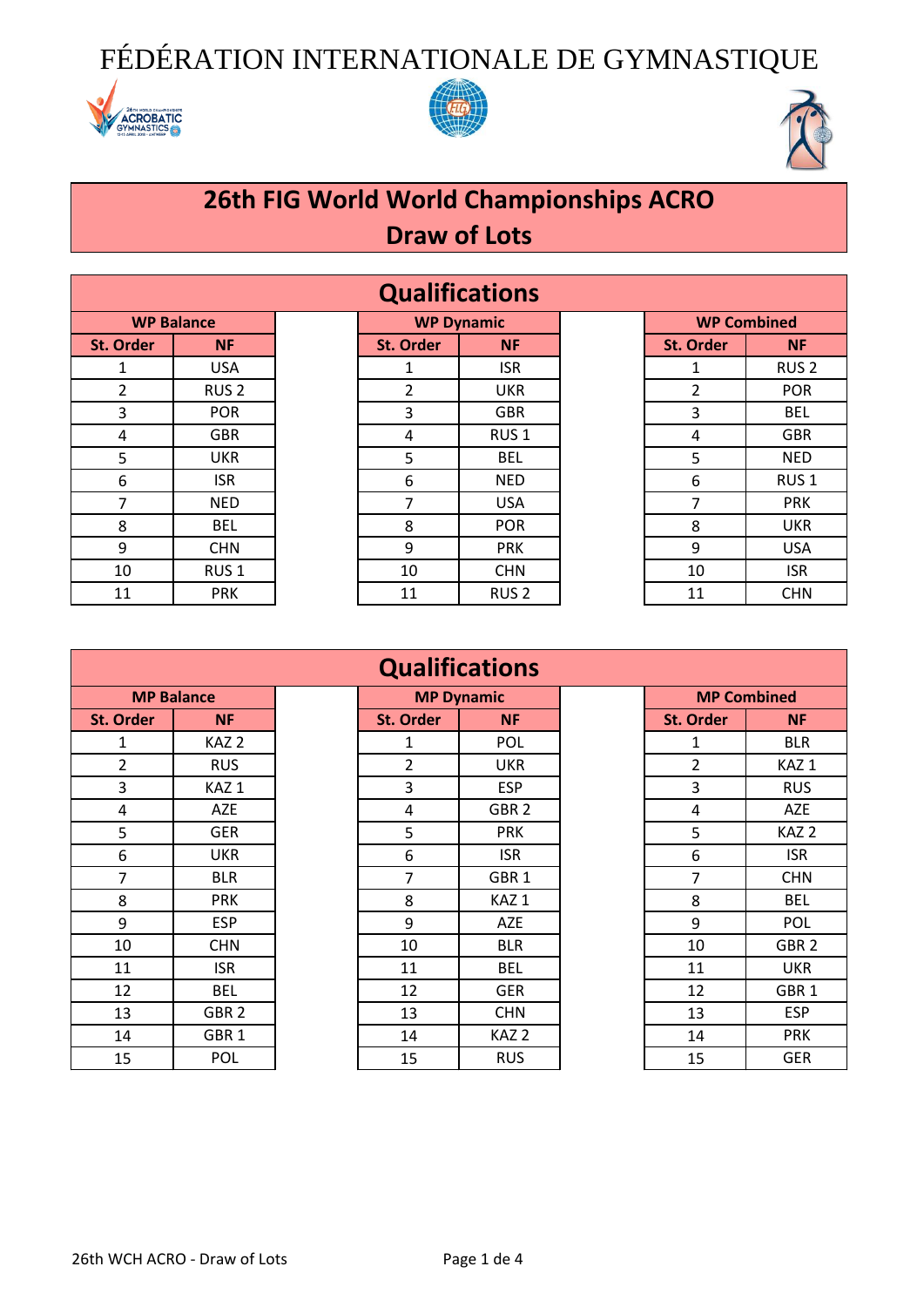





## **26th FIG World World Championships ACRO Draw of Lots**

|                  | <b>MxP Balance</b> |
|------------------|--------------------|
| <b>St. Order</b> | ΝF                 |
| 1                | RUS                |
| 2                | KAZ                |
| 3                | <b>AUS</b>         |
| 4                | NED <sub>1</sub>   |
| 5                | POL                |
| 6                | <b>POR</b>         |
| 7                | AZE <sub>2</sub>   |
| 8                | <b>BEL</b>         |
| 9                | AZE 1              |
| 10               | <b>GER</b>         |
| 11               | UKR                |
| 12               | NED <sub>2</sub>   |
| 13               | USA                |
| 14               | <b>ESP</b>         |
| 15               | BLR <sub>2</sub>   |
| 16               | <b>FRA</b>         |
| 17               | BLR 1              |
| 18               | <b>GBR</b>         |
| 19               | <b>CHN</b>         |

| <b>MxP Balance</b> | <b>MxP Dynamic</b><br><b>MxP Combined</b> |                |                  |  |                       |                  |
|--------------------|-------------------------------------------|----------------|------------------|--|-----------------------|------------------|
| <b>NF</b>          |                                           | St. Order      | <b>NF</b>        |  | St. Order             | <b>NF</b>        |
| <b>RUS</b>         |                                           | 1              | BLR 1            |  | $\mathbf{1}$          | <b>CHN</b>       |
| <b>KAZ</b>         |                                           | $\overline{2}$ | <b>CHN</b>       |  | $\overline{2}$        | AZE <sub>2</sub> |
| <b>AUS</b>         |                                           | 3              | <b>UKR</b>       |  | 3                     | NED <sub>1</sub> |
| NED <sub>1</sub>   |                                           | 4              | <b>FRA</b>       |  | 4                     | <b>KAZ</b>       |
| POL                |                                           | 5              | NED <sub>1</sub> |  | 5                     | <b>POR</b>       |
| <b>POR</b>         |                                           | 6              | POL              |  | 6                     | <b>RUS</b>       |
| AZE <sub>2</sub>   |                                           | $\overline{7}$ | <b>ESP</b>       |  | $\overline{7}$        | <b>USA</b>       |
| <b>BEL</b>         |                                           | 8              | <b>RUS</b>       |  | 8                     | BLR <sub>1</sub> |
| AZE 1              |                                           | 9              | <b>POR</b>       |  | 9                     | NED <sub>2</sub> |
| <b>GER</b>         |                                           | 10             | <b>GER</b>       |  | 10                    | <b>BEL</b>       |
| <b>UKR</b>         |                                           | 11             | AZE 1            |  | 11                    | <b>GER</b>       |
| NED <sub>2</sub>   |                                           | 12             | <b>GBR</b>       |  | 12                    | <b>GBR</b>       |
| <b>USA</b>         |                                           | 13             | <b>USA</b>       |  | 13                    | <b>ESP</b>       |
| <b>ESP</b>         |                                           | 14             | NED <sub>2</sub> |  | 14                    | <b>AUS</b>       |
| BLR <sub>2</sub>   |                                           | 15             | KAZ              |  | 15                    | <b>FRA</b>       |
| <b>FRA</b>         |                                           | 16             | BLR <sub>2</sub> |  | 16                    | <b>UKR</b>       |
| BLR 1              |                                           | 17             | AZE <sub>2</sub> |  | 17                    | AZE 1            |
| <b>GBR</b>         |                                           | 18             | <b>AUS</b>       |  | 18                    | <b>POL</b>       |
| <b>CHN</b>         |                                           | 19             | <b>BEL</b>       |  | 19                    | BLR <sub>2</sub> |
|                    |                                           |                |                  |  | <b>Qualifications</b> |                  |

| <b>MxP Combined</b>     |                  |  |  |  |  |
|-------------------------|------------------|--|--|--|--|
| <b>St. Order</b>        | ΝF               |  |  |  |  |
| 1                       | <b>CHN</b>       |  |  |  |  |
| $\overline{\mathbf{c}}$ | AZE <sub>2</sub> |  |  |  |  |
| 3                       | NED <sub>1</sub> |  |  |  |  |
| 4                       | KAZ              |  |  |  |  |
| 5                       | POR              |  |  |  |  |
| 6                       | RUS              |  |  |  |  |
| 7                       | USA              |  |  |  |  |
| 8                       | BLR 1            |  |  |  |  |
| 9                       | NED <sub>2</sub> |  |  |  |  |
| 10                      | <b>BEL</b>       |  |  |  |  |
| 11                      | GER              |  |  |  |  |
| 12                      | <b>GBR</b>       |  |  |  |  |
| 13                      | <b>ESP</b>       |  |  |  |  |
| 14                      | AUS              |  |  |  |  |
| 15                      | <b>FRA</b>       |  |  |  |  |
| 16                      | UKR              |  |  |  |  |
| 17                      | AZE 1            |  |  |  |  |
| 18                      | POL              |  |  |  |  |
| 19                      | BLR <sub>2</sub> |  |  |  |  |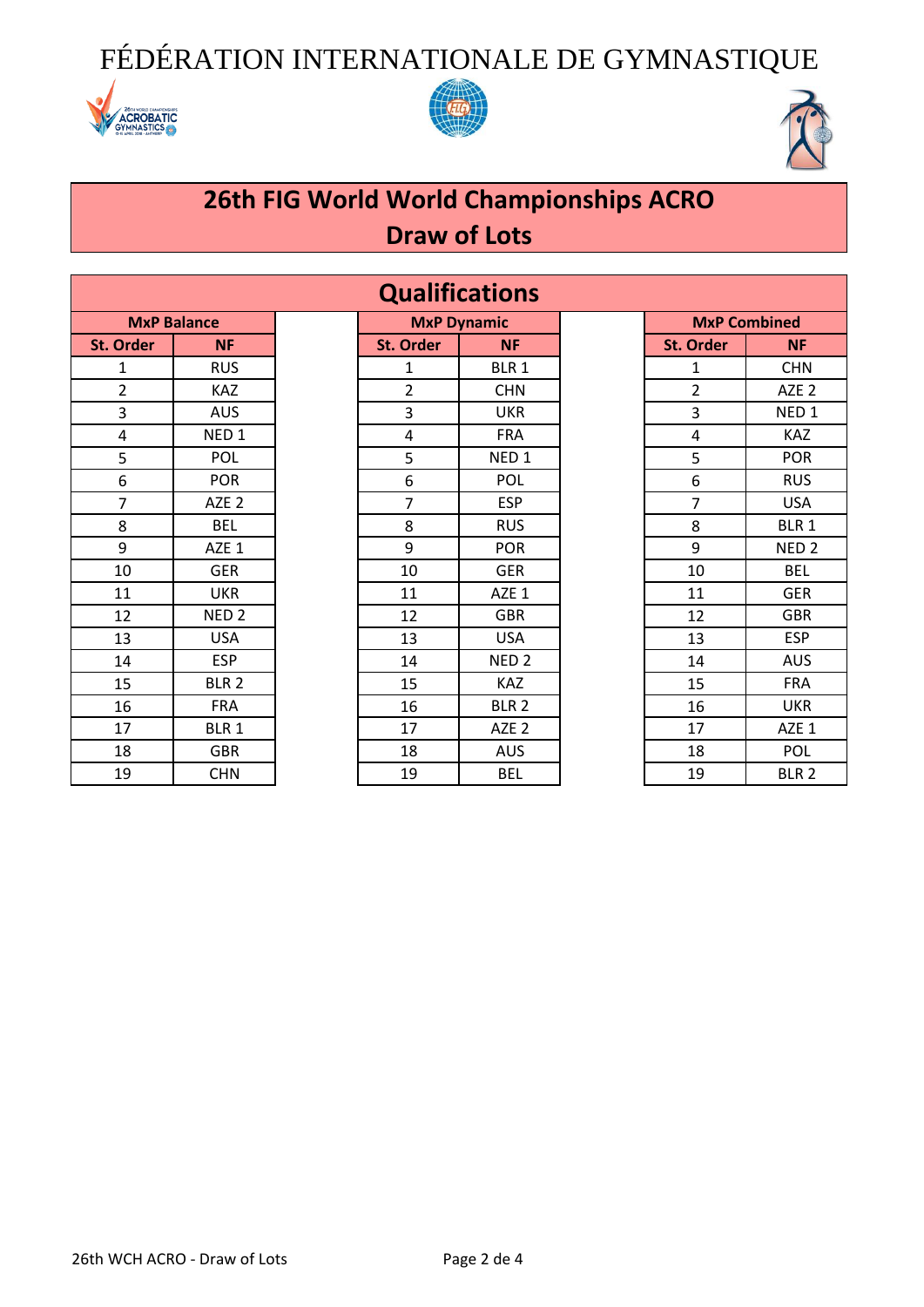





## **26th FIG World World Championships ACRO Draw of Lots**

| <b>WG Balance</b> |                  |  |  |  |  |
|-------------------|------------------|--|--|--|--|
| St. Order         | <b>NF</b>        |  |  |  |  |
| 1                 | <b>ESP</b>       |  |  |  |  |
| 2                 | UKR              |  |  |  |  |
| 3                 | <b>BLR</b>       |  |  |  |  |
| 4                 | NED <sub>1</sub> |  |  |  |  |
| 5                 | AUT              |  |  |  |  |
| 6                 | <b>USA</b>       |  |  |  |  |
| 7                 | <b>POR</b>       |  |  |  |  |
| 8                 | GER <sub>2</sub> |  |  |  |  |
| 9                 | GER <sub>1</sub> |  |  |  |  |
| 10                | <b>CHN</b>       |  |  |  |  |
| 11                | NED <sub>2</sub> |  |  |  |  |
| 12                | <b>ISR</b>       |  |  |  |  |
| 13                | KAZ              |  |  |  |  |
| 14                | GBR <sub>1</sub> |  |  |  |  |
| 15                | POL              |  |  |  |  |
| 16                | <b>BEL</b>       |  |  |  |  |
| 17                | <b>FRA</b>       |  |  |  |  |
| 18                | AUS <sub>1</sub> |  |  |  |  |
| 19                | <b>RUS</b>       |  |  |  |  |
| 20                | GBR <sub>2</sub> |  |  |  |  |
| 21                | AUS <sub>2</sub> |  |  |  |  |

| <b>Qualifications</b> |                   |  |                  |                   |  |                |                    |
|-----------------------|-------------------|--|------------------|-------------------|--|----------------|--------------------|
|                       | <b>WG Balance</b> |  |                  | <b>WG Dynamic</b> |  |                | <b>WG Combined</b> |
| <b>St. Order</b>      | <b>NF</b>         |  | <b>St. Order</b> | <b>NF</b>         |  | St. Order      | <b>NF</b>          |
| $\mathbf{1}$          | <b>ESP</b>        |  | $\mathbf{1}$     | POL               |  | $\mathbf{1}$   | GER <sub>1</sub>   |
| $\overline{2}$        | <b>UKR</b>        |  | $\overline{2}$   | NED <sub>2</sub>  |  | $\overline{2}$ | <b>ESP</b>         |
| 3                     | <b>BLR</b>        |  | 3                | <b>ISR</b>        |  | 3              | AUS <sub>1</sub>   |
| 4                     | NED <sub>1</sub>  |  | 4                | GBR <sub>1</sub>  |  | $\overline{4}$ | <b>CHN</b>         |
| 5                     | <b>AUT</b>        |  | 5                | GER <sub>1</sub>  |  | 5              | NED <sub>2</sub>   |
| 6                     | <b>USA</b>        |  | 6                | <b>KAZ</b>        |  | 6              | <b>ISR</b>         |
| $\overline{7}$        | <b>POR</b>        |  | $\overline{7}$   | AUS <sub>2</sub>  |  | $\overline{7}$ | GER <sub>2</sub>   |
| 8                     | GER <sub>2</sub>  |  | 8                | GER <sub>2</sub>  |  | 8              | GBR <sub>1</sub>   |
| 9                     | GER <sub>1</sub>  |  | 9                | AUS <sub>1</sub>  |  | 9              | <b>FRA</b>         |
| 10                    | <b>CHN</b>        |  | 10               | <b>POR</b>        |  | 10             | <b>BEL</b>         |
| 11                    | NED <sub>2</sub>  |  | 11               | <b>CHN</b>        |  | 11             | <b>KAZ</b>         |
| 12                    | <b>ISR</b>        |  | 12               | <b>AUT</b>        |  | 12             | <b>RUS</b>         |
| 13                    | <b>KAZ</b>        |  | 13               | <b>BEL</b>        |  | 13             | <b>POR</b>         |
| 14                    | GBR <sub>1</sub>  |  | 14               | <b>FRA</b>        |  | 14             | <b>POL</b>         |
| 15                    | <b>POL</b>        |  | 15               | <b>UKR</b>        |  | 15             | NED <sub>1</sub>   |
| 16                    | <b>BEL</b>        |  | 16               | <b>ESP</b>        |  | 16             | <b>USA</b>         |
| 17                    | <b>FRA</b>        |  | 17               | <b>USA</b>        |  | 17             | GBR <sub>2</sub>   |
| 18                    | AUS <sub>1</sub>  |  | 18               | GBR <sub>2</sub>  |  | 18             | <b>UKR</b>         |
| 19                    | <b>RUS</b>        |  | 19               | <b>BLR</b>        |  | 19             | AUS <sub>2</sub>   |
| 20                    | GBR <sub>2</sub>  |  | 20               | <b>RUS</b>        |  | 20             | AUT                |
| 21                    | AUS <sub>2</sub>  |  | 21               | NED <sub>1</sub>  |  | 21             | <b>BLR</b>         |

| <b>WG Combined</b>      |                  |  |  |  |  |
|-------------------------|------------------|--|--|--|--|
| St. Order               | NF               |  |  |  |  |
| 1                       | GER <sub>1</sub> |  |  |  |  |
| $\overline{\mathbf{c}}$ | <b>ESP</b>       |  |  |  |  |
| 3                       | AUS <sub>1</sub> |  |  |  |  |
| 4                       | <b>CHN</b>       |  |  |  |  |
| 5                       | NED <sub>2</sub> |  |  |  |  |
| 6                       | isr              |  |  |  |  |
| 7                       | GER <sub>2</sub> |  |  |  |  |
| 8                       | GBR <sub>1</sub> |  |  |  |  |
| 9                       | <b>FRA</b>       |  |  |  |  |
| 10                      | <b>BEL</b>       |  |  |  |  |
| 11                      | KAZ              |  |  |  |  |
| 12                      | <b>RUS</b>       |  |  |  |  |
| 13                      | POR              |  |  |  |  |
| 14                      | POL              |  |  |  |  |
| 15                      | NED <sub>1</sub> |  |  |  |  |
| 16                      | <b>USA</b>       |  |  |  |  |
| 17                      | GBR <sub>2</sub> |  |  |  |  |
| 18                      | UKR              |  |  |  |  |
| 19                      | AUS <sub>2</sub> |  |  |  |  |
| 20                      | <b>AUT</b>       |  |  |  |  |
| 21                      | BLR              |  |  |  |  |

| <b>MG Balance</b> |                  |  |  |  |  |
|-------------------|------------------|--|--|--|--|
| <b>St. Order</b>  | ΝF               |  |  |  |  |
| 1                 | BEL              |  |  |  |  |
| 2                 | UKR              |  |  |  |  |
| 3                 | RUS <sub>1</sub> |  |  |  |  |
| 4                 | CHN <sub>2</sub> |  |  |  |  |
| 5                 | <b>GER</b>       |  |  |  |  |
| 6                 | RUS <sub>2</sub> |  |  |  |  |
| 7                 | CHN <sub>1</sub> |  |  |  |  |
| 8                 | POR              |  |  |  |  |
| q                 | ISR              |  |  |  |  |

### **Qualifications**

| <b>MG Balance</b> |                  | <b>MG Dynamic</b> |                  | <b>MG Combined</b> |                  |
|-------------------|------------------|-------------------|------------------|--------------------|------------------|
| <b>St. Order</b>  | <b>NF</b>        | St. Order         | <b>NF</b>        | <b>St. Order</b>   | <b>NF</b>        |
|                   | <b>BEL</b>       |                   | CHN <sub>2</sub> |                    | RUS <sub>1</sub> |
|                   | <b>UKR</b>       |                   | RUS <sub>1</sub> |                    | <b>POR</b>       |
| 3                 | RUS <sub>1</sub> | 3                 | <b>GER</b>       | 3                  | RUS <sub>2</sub> |
| 4                 | CHN <sub>2</sub> | 4                 | RUS <sub>2</sub> | 4                  | <b>GER</b>       |
| 5                 | <b>GER</b>       | 5                 | <b>POR</b>       | 5                  | <b>BEL</b>       |
| 6                 | RUS <sub>2</sub> | 6                 | <b>UKR</b>       | 6                  | <b>UKR</b>       |
|                   | CHN <sub>1</sub> |                   | <b>ISR</b>       |                    | CHN <sub>1</sub> |
| 8                 | <b>POR</b>       | 8                 | CHN <sub>1</sub> | 8                  | CHN <sub>2</sub> |
| 9                 | <b>ISR</b>       | 9                 | <b>BEL</b>       | 9                  | <b>ISR</b>       |

| <b>MG Combined</b> |                  |  |  |  |
|--------------------|------------------|--|--|--|
| <b>St. Order</b>   | ΝF               |  |  |  |
| 1                  | RUS <sub>1</sub> |  |  |  |
| 2                  | <b>POR</b>       |  |  |  |
| 3                  | RUS <sub>2</sub> |  |  |  |
| 4                  | GER              |  |  |  |
| 5                  | BEL              |  |  |  |
| 6                  | UKR              |  |  |  |
| 7                  | CHN 1            |  |  |  |
| 8                  | CHN <sub>2</sub> |  |  |  |
| 9                  | ISR              |  |  |  |